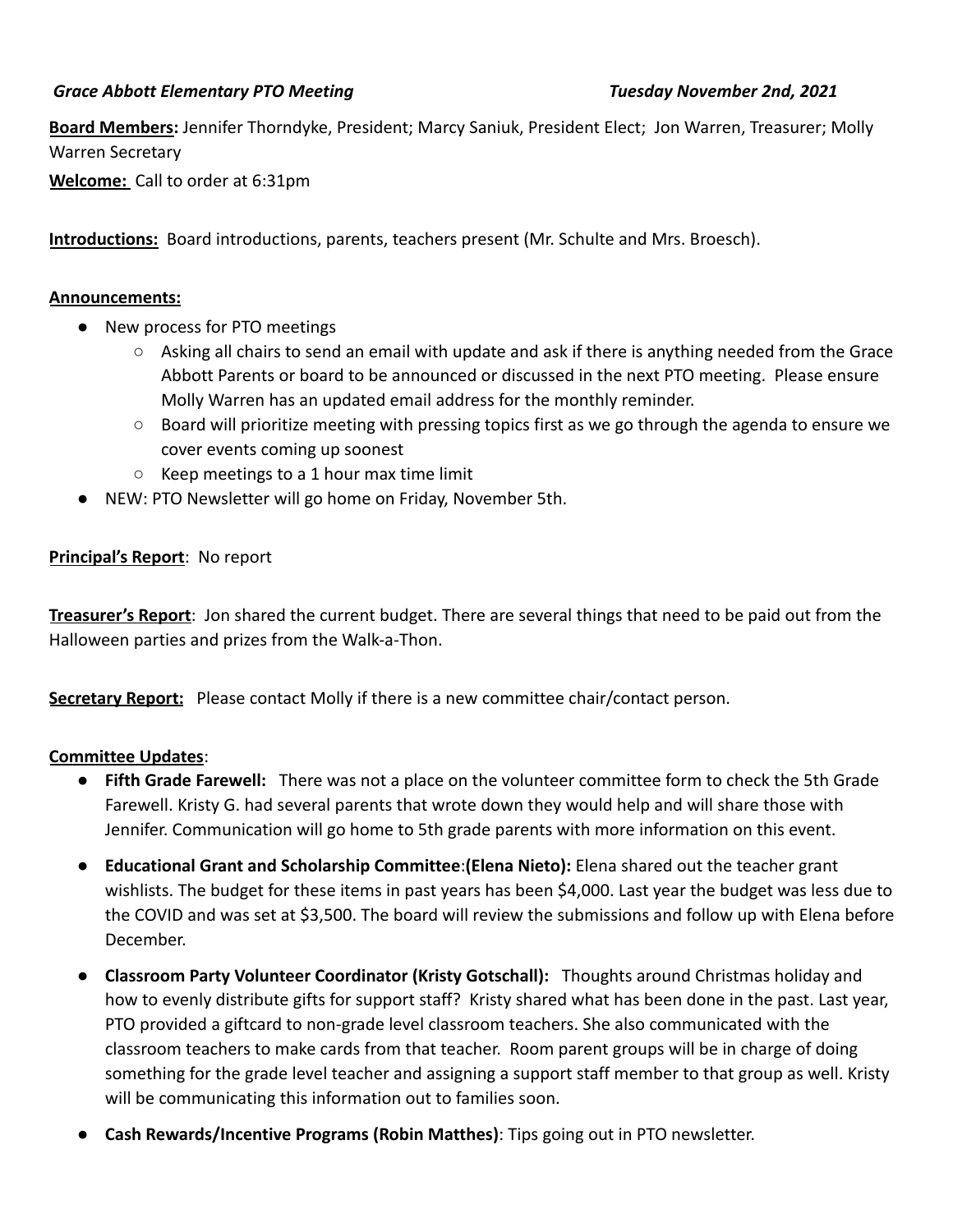- **Social/Welcome Committee (TBD): -** Looking for new chairs of the committee as current chairs are on board of PTO. No report
- **Bricks:** There are approximately 25 bricks in storage. We made a \$30 profit on the bricks in past years. Sarah will push out communication in Gator Tales, Facebook, PTO Newsletter, and on the PTO website.
- **Dancing Classrooms:** October meeting discussed four classrooms had an increased price to \$5200 total. PTO would pay \$2600 portion. Sarah Ruttle was going to look into grants. Dr. Chaussee is looking into a grant that should cover half of the cost.
- **Original artwork (Debbie Smith):** Thoughts on moving forward with this in school year 2022-23 before Christmas? Debbie is going to have Original Artwork for the 21-22 school year. Dr. Chausee will get more information on when the artwork needs to be submitted.
- **● Kindness Retreat:** Dr. Chaussee can't get a hold of a contact person for the "Kindness Retreat" but would like to find something to do in May 2022.
- **Yearbook (Jackie Ryba)**: 5th Grade dedications due November 5th. Please submit any pictures to Jackie from the Walk-a-Thon, Halloween parties, etc.
- **Hospitality (Marta Thomas and Sarah Ruttle):** Great job during conference. The giftcards go out to staff for special recognition week. School Psychologist week 11/8, Paraprofessional week 11/17, etc. Next events: February conferences and Teacher Appreciation week (1st week in March).
- **Carnival (Kristy G.)-** Email Update
- **Walk-A-Thon (Erika Rooney):** Completed for 2021-22 School Year. 3 classrooms raised over \$1500 and were able to have Kona Ice Party and pie Dr. C in the face. Thank you Dr. C for being a good sport. It was on Facebook Live so other classrooms could participate. Prizes delayed due to COVID. TBD on delivery.
- **● Buzz Book (Kim Parker and Julie Calvin (help)**): Sent home with kids
- **Fun night (Holli Vessley)**: On hold due to COVID
- **Movie Nights (David/Jen Falke):** On hold due to COVID

**Announcements**: Paul Schulte thanked PTO on behalf of the staff for the conference meals.

### **Reminders/Follow Ups:**

● Reminder for 5th Grade Parents to have dedication for Year Book.

### **New Business:**

January meeting bring ideas forward on how to improve Grace Abbott.